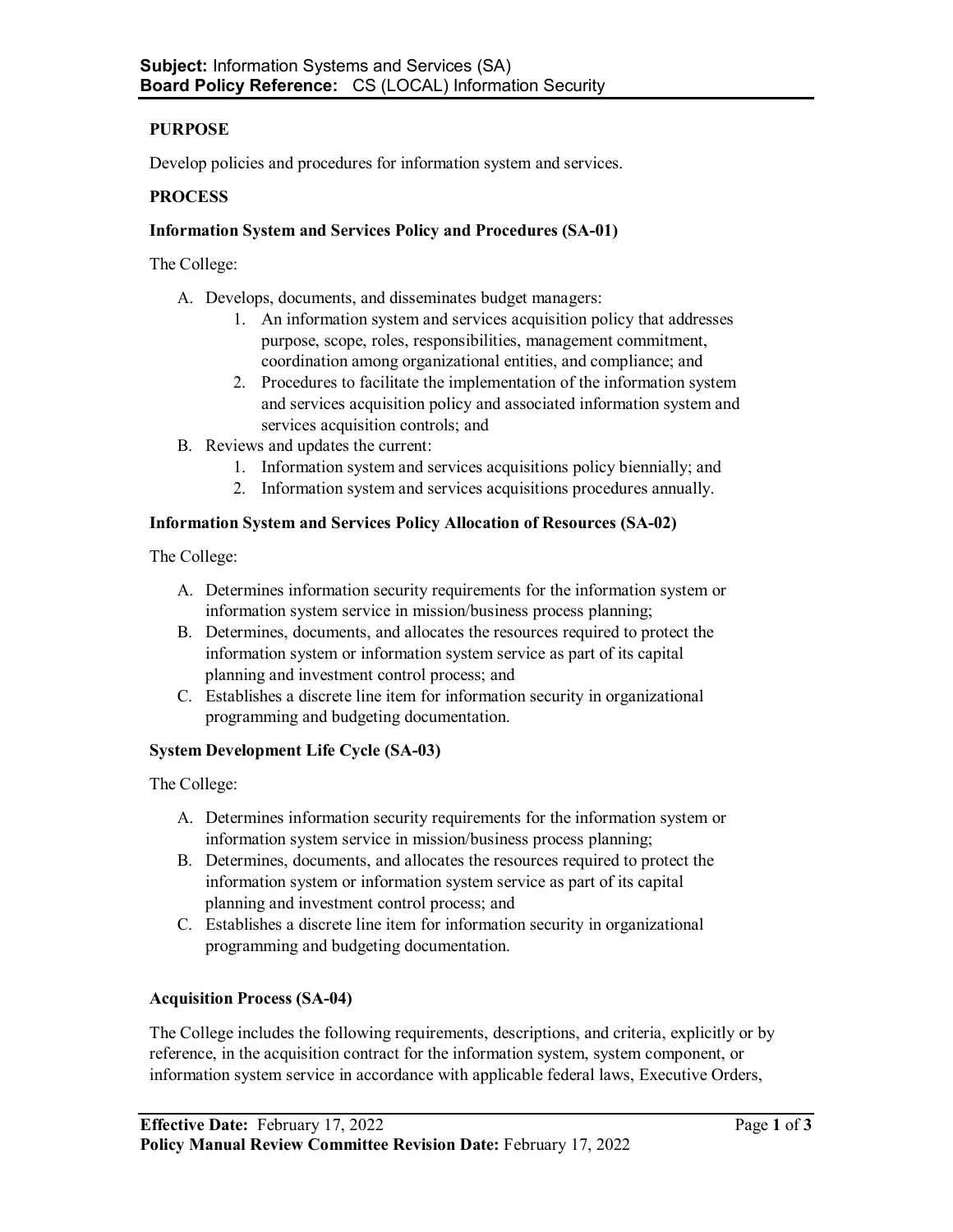directives, policies, regulations, standards, guidelines, and organizational mission/business needs:

- A. Security functional requirements;
- B. Security strength requirements;
- C. Security assurance requirements;
- D. Security-related documentation requirements;
- E. Requirements for protecting security-related documentation;
- F. Description of the information system development environment and environment in which the system is intended to operate; and
- G. Acceptance criteria.

Before acquisition, information technology or processing systems receiving, containing or processing personallyidentifiable information, protected health information or institutional data whether operating on premise or in the cloud must be reviewed and approved by the Chief Information Security Officer (CISO).

#### **Information System Documentation (SA-05)**

The College:

- A. Obtains administrator documentation for the information system, system component, or information system service that describes:
	- 1. Secure configuration, installation, and operation of the system, component, or service;
	- 2. Effective use and maintenance of security functions/mechanisms; and
	- 3. Known vulnerabilities regarding configuration and use of administrative (i.e., privileged) functions;
- B. Obtains user documentation for the information system, system component, or information system service that describes:
	- 1. User-accessible security functions/mechanisms and how to effectively use those security functions/mechanisms;
	- 2. Methods for user interaction, which enables individuals to use the system, component, or service in a more secure manner; and
	- 3. User responsibilities in maintaining the security of the system, component, or service;
- C. Documents attempts to obtain information system, system component, or information system service documentation when such documentation is either unavailable or nonexistent and is retained by the information system owner in response;
- D. Protects documentation as required, in accordance with the risk management strategy; and
- E. Distributes documentation to information system custodians and applicable documentation to users.

#### **External Information System (SA-09)**